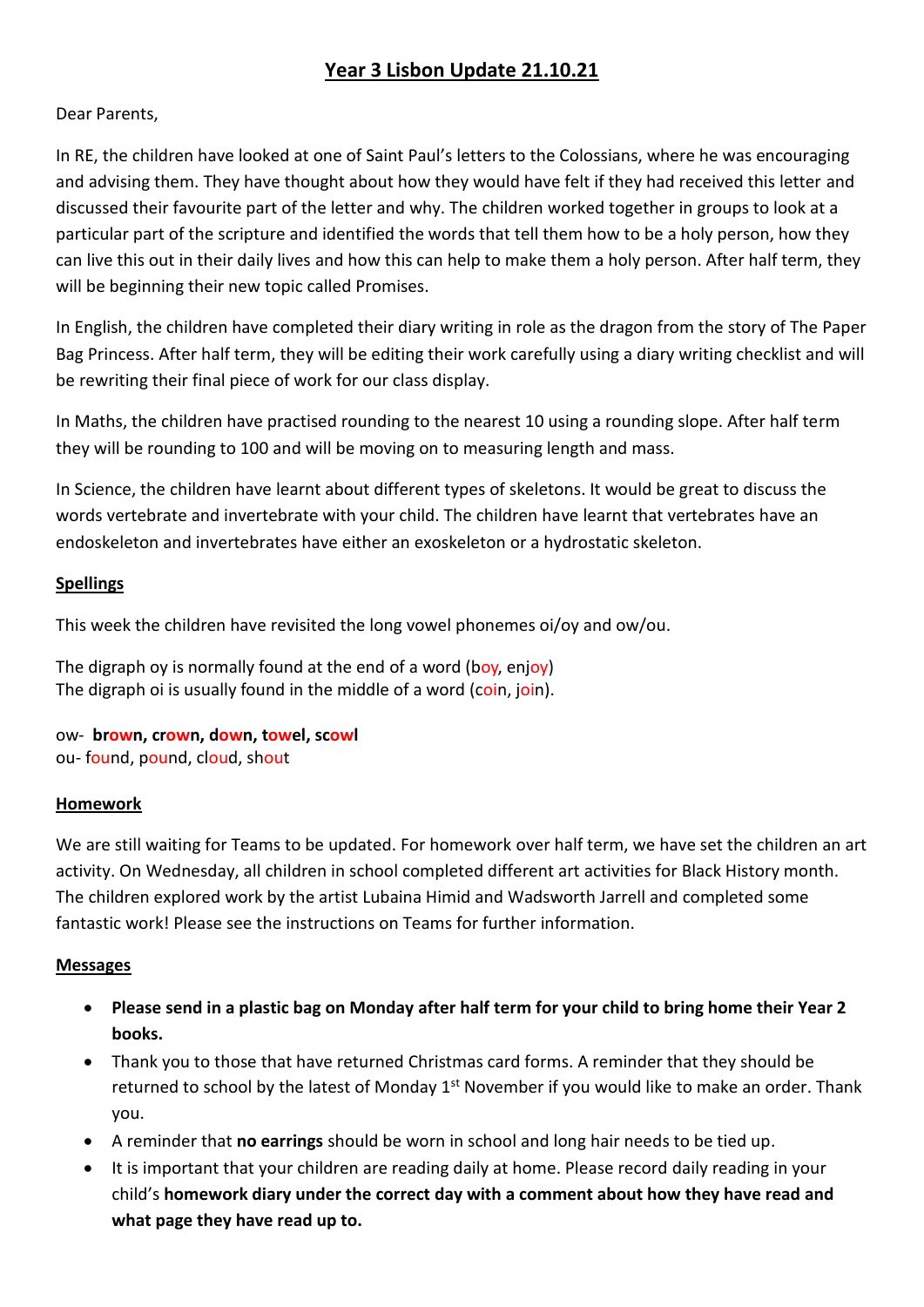- If your child is a free reader, please ensure that daily reading is recorded and signed by an adult in their homework diary and that once they have completed their book this is also recorded and signed by an adult.
- Reading books and your child's homework diary should be in their bag every day.

# **Parents Evening**

Please see the email that was sent out on Wednesday to book a parents evening appointment. The booking system will be close on 2<sup>nd</sup> November at 6pm. Appointments will take place in the activity studio and there will be an opportunity for you to look at your child's work in their classroom.

# **Diary Dates**

- Tuesday 2nd November- Parents Evening- 6-9pm
- Wednesday 3rd November- Parents Evening- 3.40-6.30pm

Thank you,

# Have a lovely half term,

Laura  $\odot$